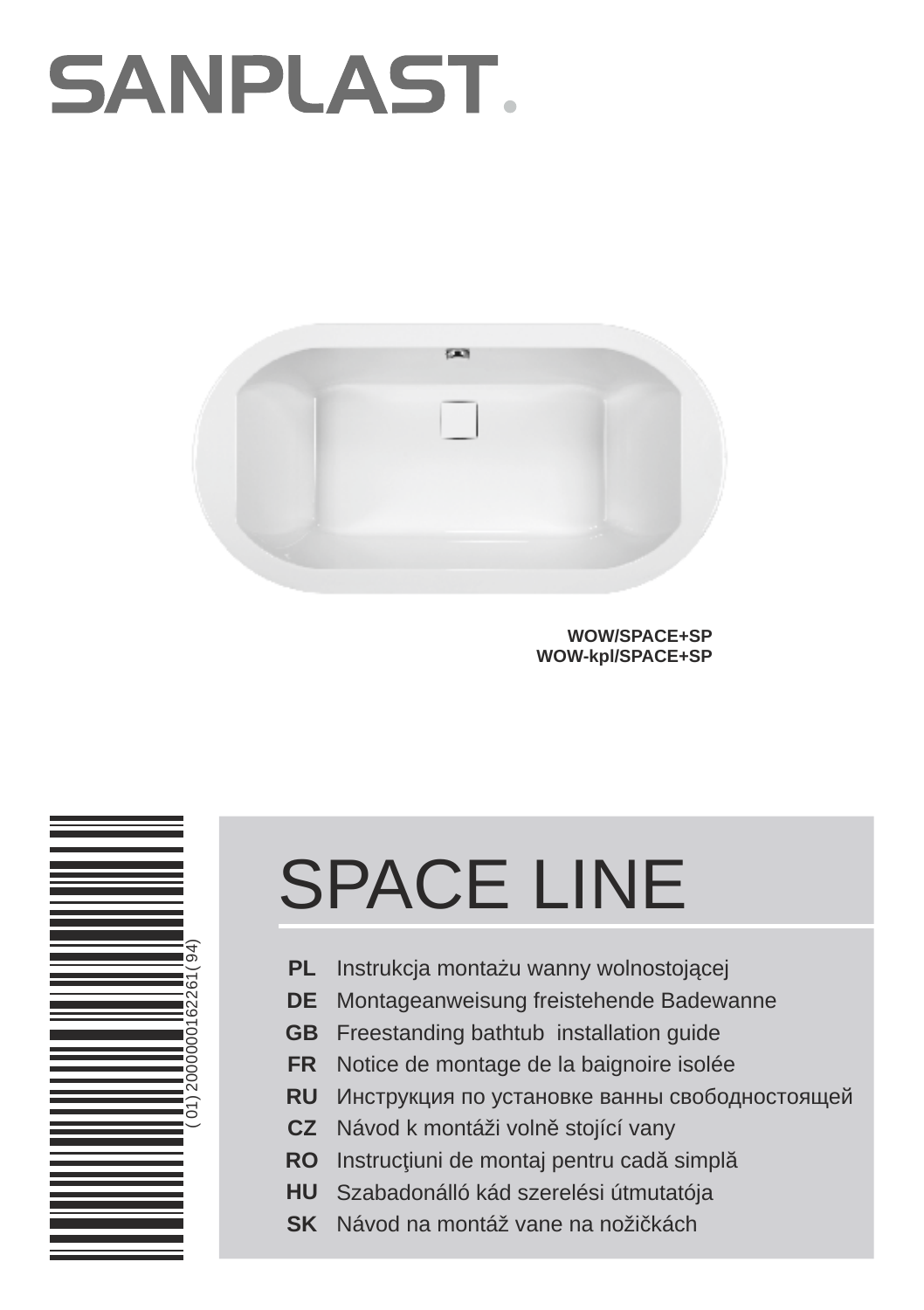





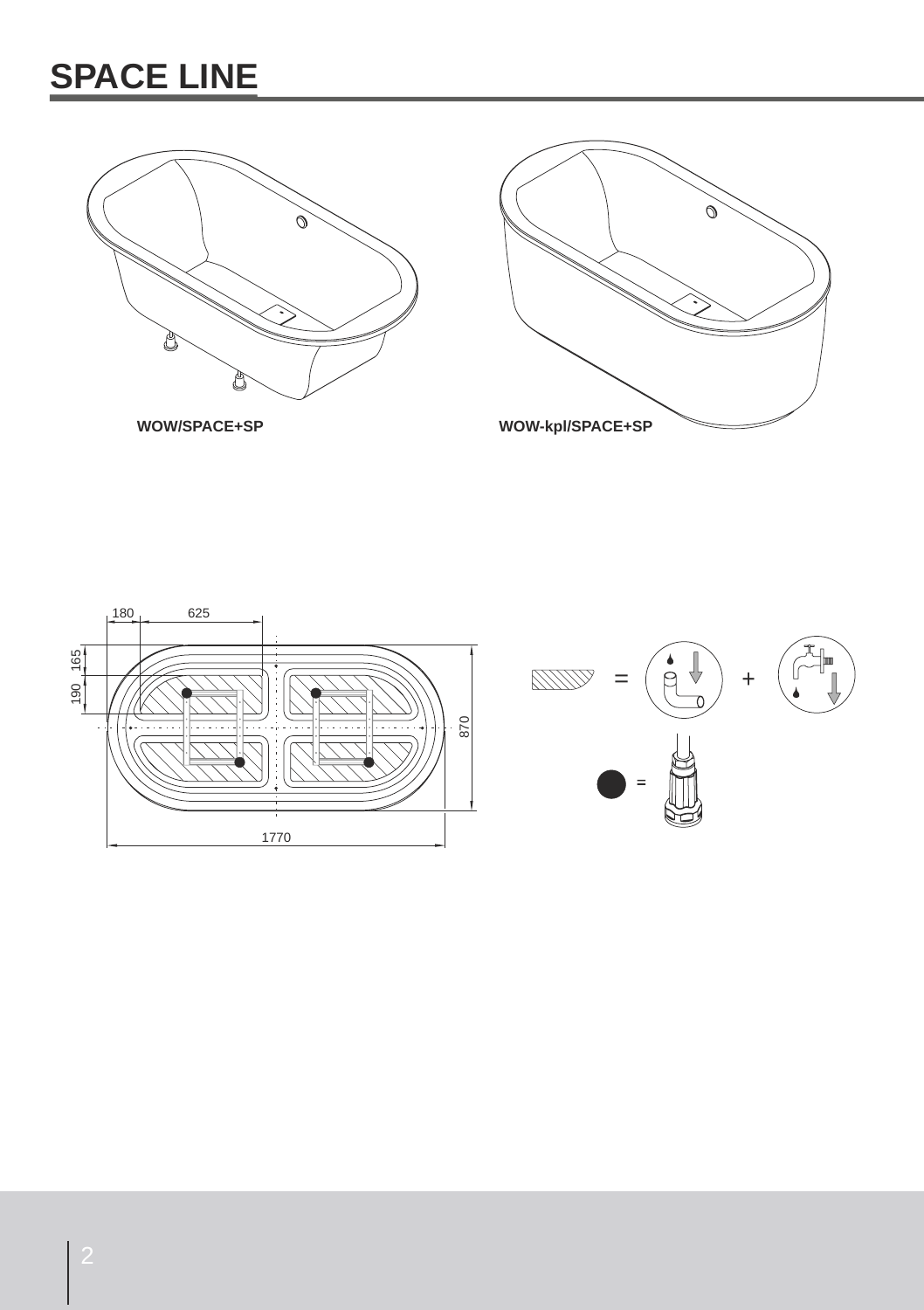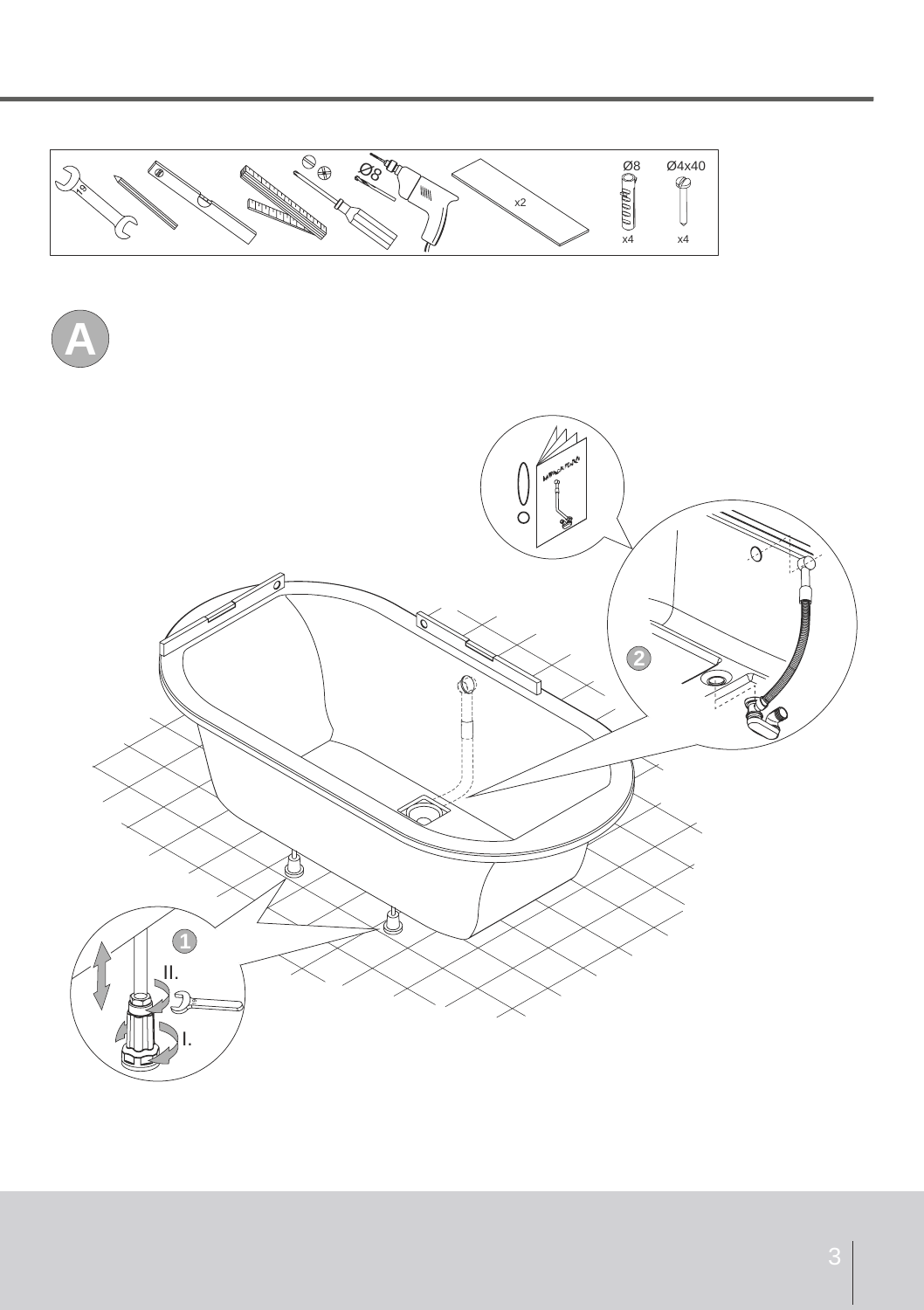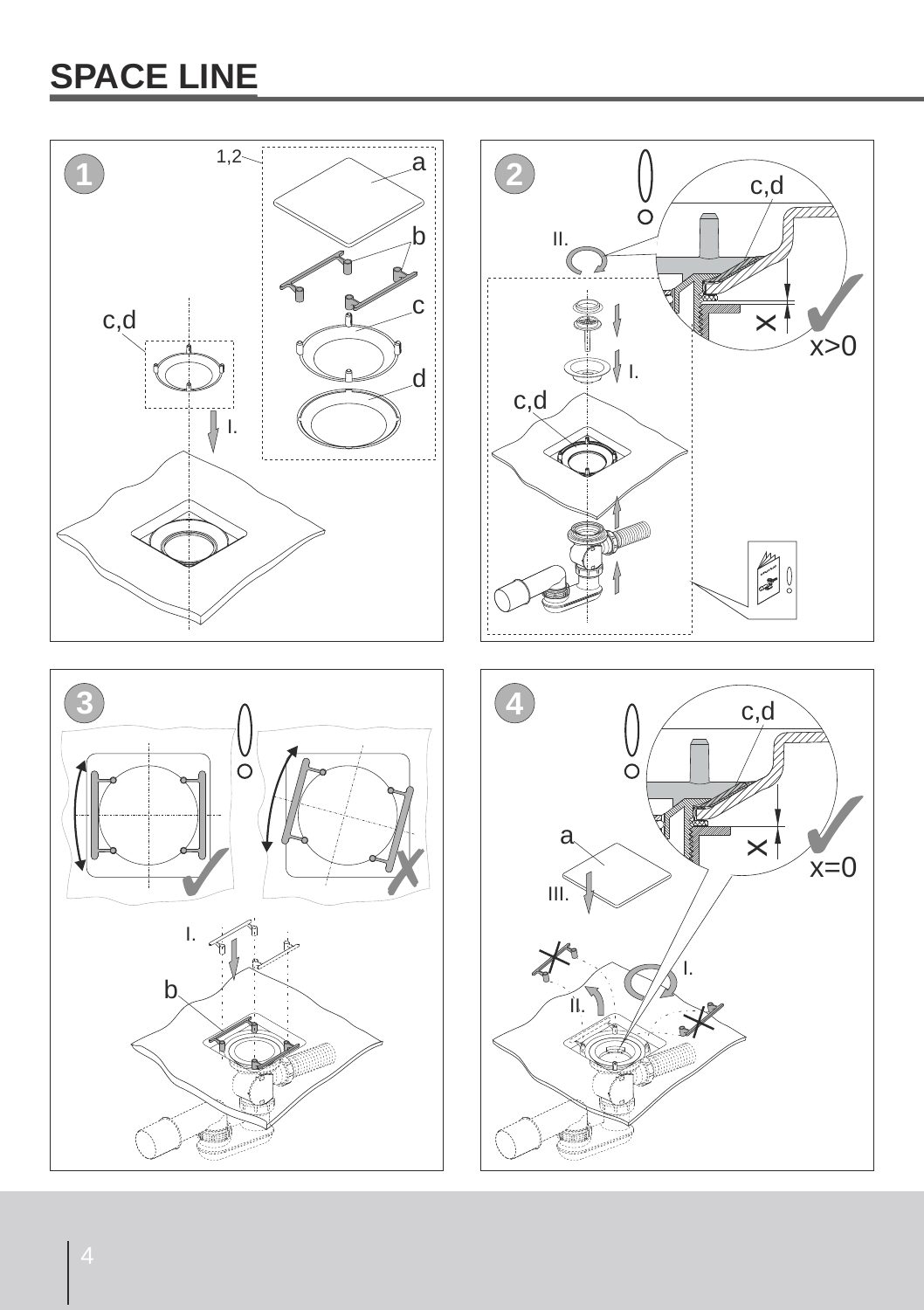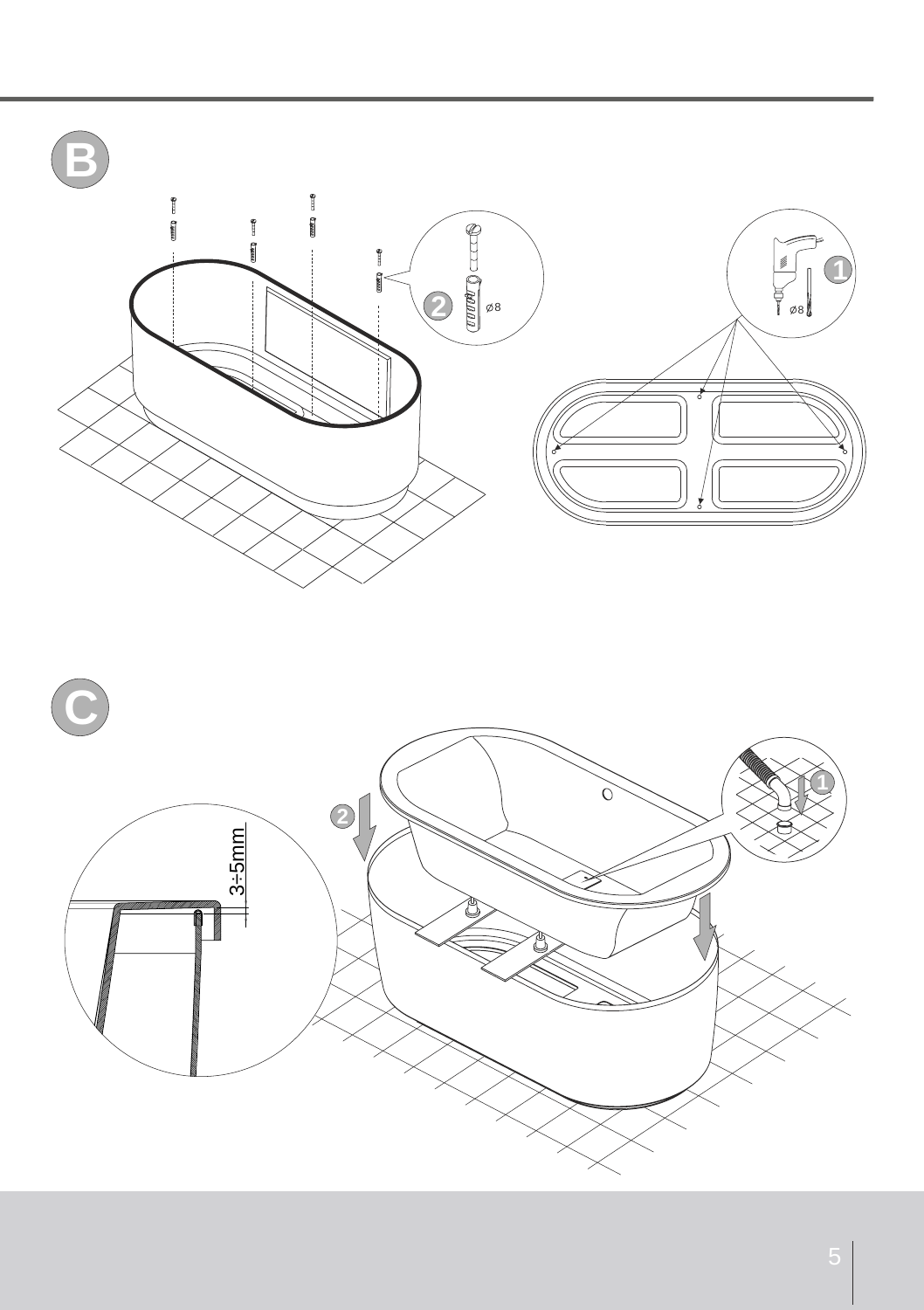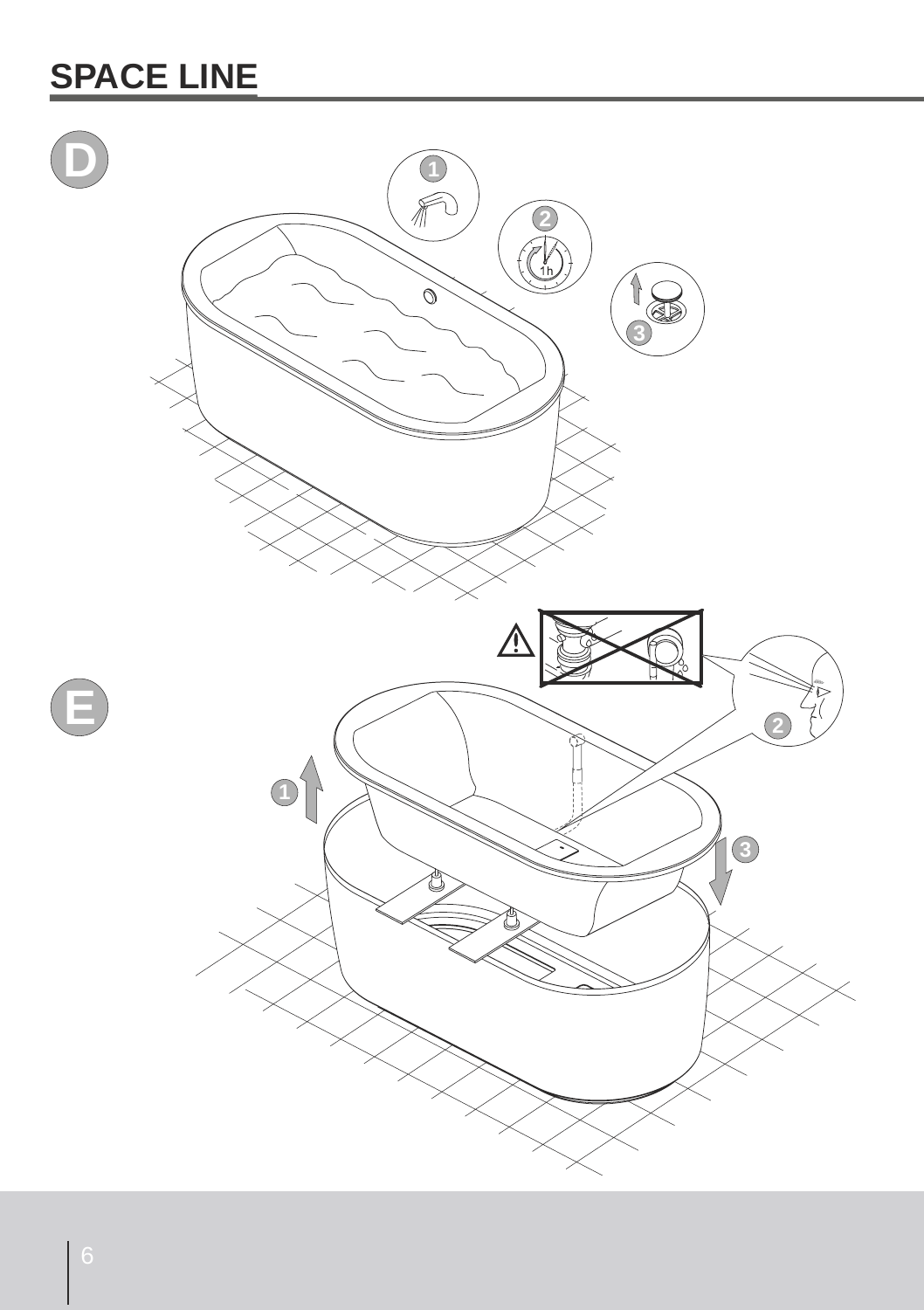**PL MONTA :** Z uwagi na zachowanie optymalnych parametrów, producent zaleca zleci monta odpowiednio wykwalifikowanemu instalatorowi. Aktualny wykaz polecanych punktów serwisowych znajduje si na stronie www.sanplast.pl. Produkt nale y zamontowa w sposób umo liwiaj cy łatwy demonta , aby w przypadku uszkodzenia mo na go zdemontowa nie uszkadzaj c glazury. **EKSPLOATACJA:** Po ka dej k pieli powierzchni wyrobu spłuka czyst bie c wod . Pozostałe resztki wody wytrze za pomoc mi kkiej ciereczki (nie stosowa cierek lub g bek, które zawieraj w swojej strukturze elementy szorstkie i tr ce). Czy ci okresowo za pomoc mi kkiej ciereczki lub g bki stosuj c jedynie delikatne rodki chemiczne przeznaczone do czyszczenia i piel gnacji akrylu sanitarnego. Nie stosowa rodków czyszcz cych zawieraj cych elementy rysuj ce powierzchni np. proszki. **Uwaga!** Podczas zwil ania, zwłaszcza przy zastosowaniu mydła, szamponu, olejku do

k pieli itd., powierzchnia wi kszo ci brodzików/wanien staje si bardziej liska! **DROBNE NAPRAWY:** Zarysowania (nie wi ksze ni 0,2 mm) mo na usun szlifuj c powierzchni papierem ciernym wodoodpornym nr 400, a nast pnie papierem nr 600 i 800, a do usuni cia zarysowa . Nast pnie nale y polerowa powierzchni past polersk u ywan do polerowania powierzchni lakierniczych samochodu, a do uzyskania połysku. W przypadku zmatowienia powierzchni akrylu zaleca si polerowa powierzchni ww. past polersk a do osi gni cia efektu połysku. **Uwaga:** Producent zastrzega sobie prawo do wprowadzania zmian w zakresie charakterystyki technicznej oraz kolorystyki opisywanych elementów.<br>DE MOI

**DE MONTAGE**: Zur Beibehaltung der optimalen Parameter, wird es von dem Produzenten empfohlen, die Montage von einem Fachmann durchführen zu lassen. Die aktuelle Übersicht der empfohlenen Servicepunkte finden Sie auf der Internetseite: www.sanplast.pl. Das Produkt sollte so montiert werden, damit es auch einfach demontiert werden kann, d.h. auf solche Art und Weise, damit man es im Fall einer Beschädigung demontieren könnte, ohne gleichzeitig den Fliesenbelag zu beschädigen. **BETRIEB:** Nach jedem Bad sollte die Produktoberfläche mit sauberem, fliessenden Wasser gespült werden. Die Wasserreste sollten mit einem weichen Tuch getrocknet werden (bitte keine Tücher mit kratzenden oder reibenden Elementen verwenden). Bitte zyklisch mit Hilfe von einem weichen Tuch oder Schwamm und Reinigungsmitteln, die ausschließlich für Sanitäracryl geeignet sind reinigen. Bitte keine Reinigungsmittel, die kratzende Elemente beinhalten z.B. Pulver verwenden. **Achtung!** Während des Bades besonders mit Anwendung von Seife, Schampoo, Badeöl usw. wird die Duschwannen - und Badewannenoberfläche sehr glitschig! **KLEINE REPARATUREN:** Kratzer (nicht grösser als 0,2mm) beseitigt man durch das Schleifen der Oberfläche mit einem wasserrechten Schleifpapier Nr. 400, und dann mit dem Schleifpapier Nr. 600 und 800. Danach soll man die Oberfläche mit einer Polierpaste polieren, bis zum Erreichen des Glanzes. In der Situation wenn die Acryloberfläche matt wird, soll man sie mit der obergenannten Polierpaste polieren, bis zum Erreichen des Glanzes. **Achtung:** Der Hersteller behält sich das Recht vor, technische Änderungen und Farbenänderungen in den Produkten einzuführen.

**GB INSTALLATION**: Producer recommends installation by the qualified installer to keep optimal parameters of product. Current list of recommended service points can be found at www.sanplast.pl. It should be remembered that various type of walls need various type of fixing materials. Producer equipped product with standard installation elements - stretchers to the .<br>walls made of solid materials - like concrete, brick, silicates, etc. If the walls are made of other materials (for example reinforced plasterboard walls) proper stretchers should be bought within one's capacity. Product should be installed in a way which enables an easy dismantling in case of failure, so that the tiles were not damaged. **EVERYDAY USING:** Product surface should be washed out with clean running water after each bathing. Remaining water drops should be removed with soft cloth to dry (do not use cloths or sponges, that contain rough and friction elements in the structure). It should be periodically cleaned with soft cloth or sponge using only gentle chemical agent for cleaning and maintenance of sanitary acrylic. Do not use cleaners containing drawing the surface elements, for example: powders. **Attention!** During wetting, especially with soap, shampoo, bath oil using, etc., most of the shower trays/bathtub surface can be very slippery! **SMALL REPAIRS:** Scratches (not bigger than 0,2mm) can be removed by polishing the surface with waterproof abrasive paper no 400, then with abrasive paper no 600 and 800, until the scratches are completely removed. The surface then should be polished with an abrasive compound used for car lacquer to restore its shine. In case the acrylic surface looks mat, it is recommended to polish it with an abrasive compound until it looks shiny again. **Notice:** The producer reserves the right to introduce changes of technical parameters and colours of described elements.

**FR MONTAGE :** En raison de la nécessité de respecter les paramètres optimaux, le constructeur recommande de confier le montage à un installateur convenablement qualifié. Une liste actuelle des points de service est affichée sur le site d'Internet www.sanplast.pl. Le produit doit être monté d'une manière permettant un démontage facile, pour que, en cas d'endommagement, il puisse être facilement démonté sans endommager la glaçure. **EXPLOITATION :**Après chaque bain, la surface du produit doit être rincée à l'eau courante propre. Les restes d'eau doivent être nettoyés avec un chiffon doux (ne pas utiliser les chiffons ni les éponges comprenant, dans leur structure, des éléments rugueux et abrasifs). Nettoyer périodiquement avec un chiffon doux ou une éponge, en n'utilisant que des produits chimiques doux, destinés à nettoyer et à entretenir l'acrylique sanitaire. Ne pas utiliser les produits de nettoyage comprenant des particules rayant la surface, p. ex. les poudres abrasives. **Attention !** Lors d'humectage, surtout si un savon, un shampooing, une huile, etc. sont utilisés, la surface de la plupart des pédiluves et des baignoires devient plus glissante ! **PETITES RÉPARATIONS :** Les rayures (inférieures à 0,2 mm) peuvent être éliminées par le ponçage de la surface avec un papier abrasif hydrofuge n° 400, et ensuite avec un papier n° 600 et 800, jusqu'à supprimer les rayures. Ensuite, il faut polir la surface avec une pâte de polissage utilisée pour le polissage de surfaces de vernis de l'automobile, jusqu'à obtenir l'éclat. En cas de matage de la surface de l'acrylique, il est recommandé de polir la surface avec la pâte de polissage précitée, jusqu'à obtenir un effet d'éclat. **Attention :** Le constructeur se réserve le droit d'apporter des modifications des caractéristiques techniques et des coloris des éléments décrits.

 $\mathbf{y}$ 

**RU** :

,

квалифицированным становщиком. Ак альный список www.sanplast.pl.